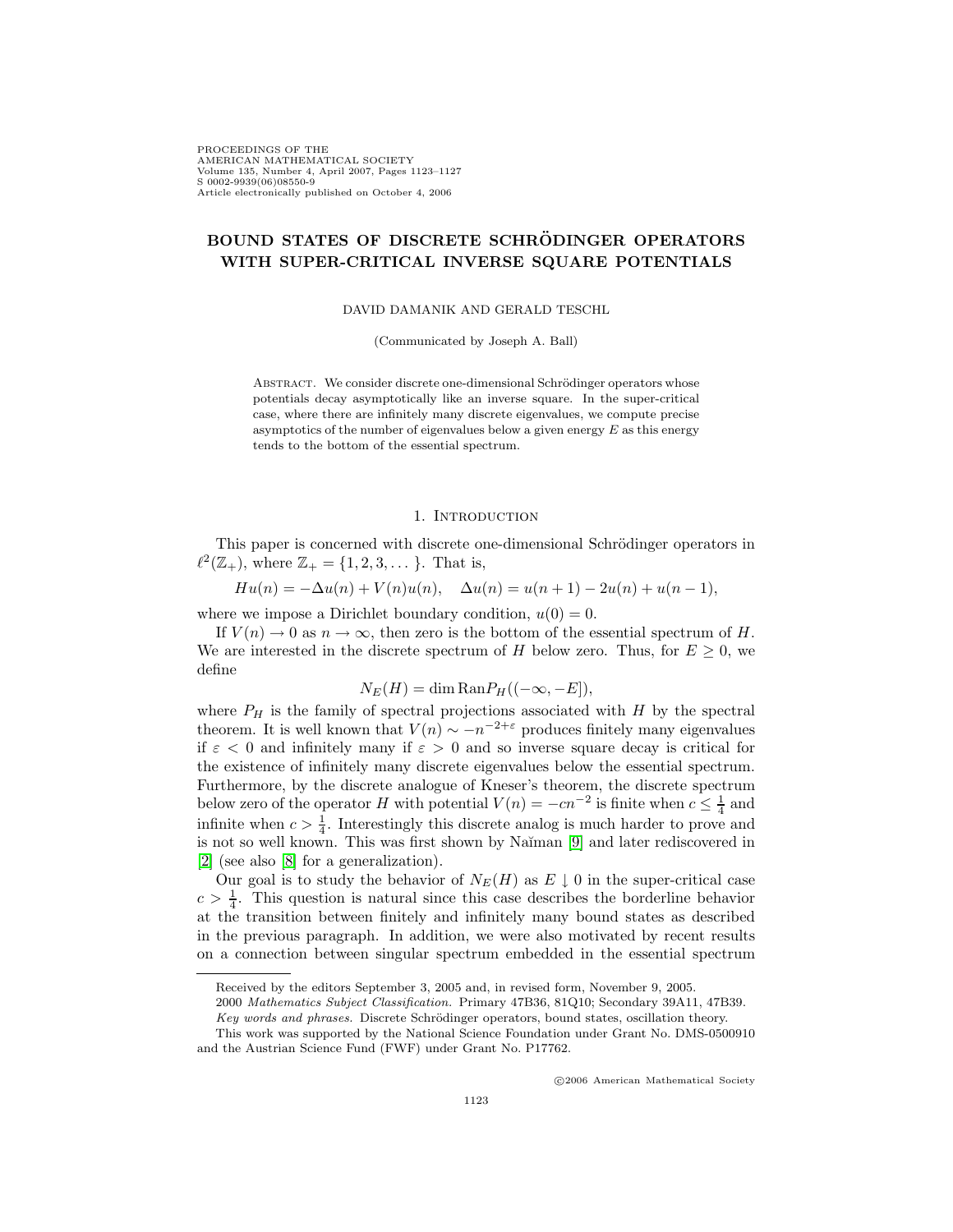and the discrete spectrum of a given Schrödinger operator. Let us sketch this connection briefly. For operators of the form  $H = -\Delta + V$  on the whole line, that is, acting in  $\ell^2(\mathbb{Z})$ , it was shown by Killip and Simon that the absence of bound states implies that the potential vanishes identically [\[6\]](#page-4-3). In other words,  $\sigma(H) \subseteq [0, 4]$  implies  $V \equiv 0$ . Damanik et al. found a simple variational proof of this statement that also allowed them to extend the result to operators in  $\ell^2(\mathbb{Z}^2)$  [\[1\]](#page-4-4). It does not hold in dimensions three or higher, nor on the half-line, as shown in [\[1\]](#page-4-4). The counterexamples in  $\ell^2(\mathbb{Z}^d)$ ,  $d \geq 3$ , are given by sparse non-decaying potentials, whereas a possible counterexample in  $\ell^2(\mathbb{Z}_+)$  is given by  $V(n)=(-1)^n/n$ . Damanik and Killip then showed that, on the half-line, the absence of bound states implies the absence of embedded singular spectrum. In fact, absence of embedded singular spectrum follows already when there are finitely many bound states [\[3\]](#page-4-5). This raised the natural question of what can be said when there are infinitely many bound states. Is it true that sufficiently fast decay, for example finiteness of the moments

$$
N_{\gamma} = \sum_{n \ge 1} \left( \text{dist}(E_n, [0, 4]) \right)^{\gamma},
$$

implies the absence of embedded singular spectrum? Here,  ${E_n}_{n\geq 1}$  denotes the discrete eigenvalues of H outside the essential spectrum  $[0, 4]$ . Note that the Damanik-Killip result can be phrased as follows:  $N_0 < \infty$  implies that  $\sigma_{sing}(H) \cap [0, 4] = \emptyset$ . Damanik et al. then found an example with 2 as an embedded eigenvalue (and hence  $\sigma_{sing}(H) \cap [0,4] \neq \emptyset$  and  $N_{\gamma} < \infty$  for every  $\gamma > 0$  [\[4\]](#page-4-6)<sup>[[1](#page-1-0)</sup> This example has the potential  $V(n) = (1 + \varepsilon)(-1)^n/n$  for some small  $\varepsilon > 0$ . The core of the proof consists of using methods developed in [\[1\]](#page-4-4) and [\[2\]](#page-4-1) to compare this sign-indefinite potential with sign-definite ones, both of the form  $-c_jn^{-2}$ , for different constants  $c_1, c_2 > 1/4$ . This clearly motivates a study of the bound state structure of supercritical inverse square potentials. The estimates for their bound states derived in [\[4\]](#page-4-6) were sufficient to prove the result mentioned above, but it is desirable to have a more complete understanding; in particular since in the continuous case, the bound state structure has been studied in detail earlier. Namely, Kirsch and Simon considered operators of the form  $-\frac{d^2}{dx^2} + V$  and carried out an investigation of  $N_E(H)$ for super-critical inverse square potentials [\[7\]](#page-4-7) (see also Schmidt [\[10\]](#page-4-8) for extensions). In the continuous case, a study of inverse square potentials is also motivated by the fact that they arise in the partial wave analysis of rotationally symmetric partial differential operators.

We will prove the discrete analogue of the Kirsch-Simon result in this paper. On the one hand, as explained above, this case is more relevant to the question raised in [\[4,](#page-4-6) Sect. 2], where the authors asked if the Kirsch-Simon result has a discrete analog. On the other hand, the proof of Kirsch and Simon uses some arguments that do not carry over directly to the discrete case: They scale the spatial variable and use exact solvability of the Euler differential equation. Spatial scaling is not possible in the discrete case and, while there exists a discrete Euler equation, it is not symmetric.

<span id="page-1-1"></span><span id="page-1-0"></span><sup>&</sup>lt;sup>1</sup>It was later realized by Damanik and Remling that  $N_{\gamma} < \infty$  does indeed put some restrictions on the embedded singular spectrum; see [\[5\]](#page-4-9). For example, if  $N_{\gamma} < \infty$  for every  $\gamma > 0$ , then the embedded singular spectrum is supported on a set of zero Hausdorff dimension.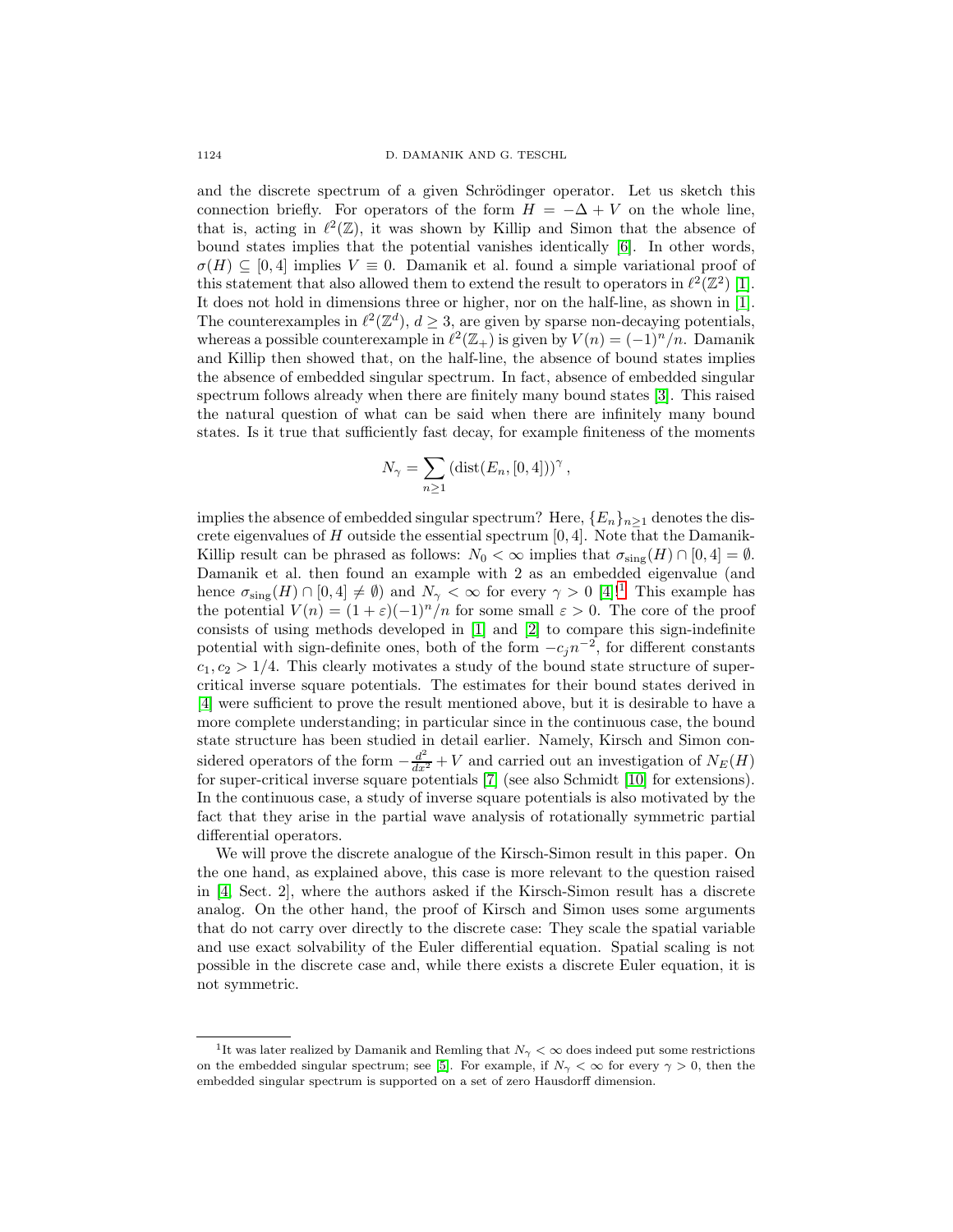**Theorem 1.** Suppose

<span id="page-2-1"></span>
$$
V(n) = -\frac{c}{n^2} + W(n), \qquad c > \frac{1}{4},
$$

where W is a decaying sequence such that  $N_0(-\Delta + \gamma W) < \infty$  for all  $\gamma \in \mathbb{R}$ . Then

(1.1) 
$$
\lim_{E \downarrow 0} \frac{N_E(-\Delta + V)}{-\ln(E)} = \frac{1}{2\pi} \sqrt{c - \frac{1}{4}}.
$$

*Remarks.* (i) We say that a sequence W is decaying if  $W(n) \to 0$  as  $n \to \infty$ .

(ii) The hypothesis on W is satisfied, for example, if  $\sum_{n>0} n|W(n)| < \infty$ . See [\[12,](#page-4-10) Thm. 5.10].

(iii) An analogous result holds on the whole line. This follows quickly from the half-line result since the whole-line case can be reduced to the half-line case by Dirichlet decoupling.

(iv) For perturbations of the form  $V(n) = \frac{c}{n^2} + W(n)$ , an analogous result holds near the top of the essential spectrum.

## 2. Proof of Theorem [1](#page-1-1)

<span id="page-2-0"></span>As preparation, we state the discrete analog of Proposition 5 from [\[7\]](#page-4-7). The proof is analogous.

**Lemma 2.** Let V, W be decaying sequences. Then for every  $E > 0$  and  $0 < \varepsilon < 1$ , we have

$$
N_E\left(-\Delta + V + W\right) \le N_E\left(-\Delta + \frac{1}{1-\varepsilon}V\right) + N_E\left(-\Delta + \frac{1}{\varepsilon}W\right),
$$
  
\n
$$
N_E\left(-\Delta + V + W\right) \ge N_E\left(-\Delta + (1-\varepsilon)V\right) - N_E\left(-\Delta - \frac{1-\varepsilon}{\varepsilon}W\right).
$$

Now we come to the proof of our main theorem. We start with

$$
V_c(n) = -\frac{c}{n^2}
$$

and replace it by  $V_{E,c}$ , which is just  $V_c - E$  on  $\{n : V_c(n) \leq -E\}$  and equal to V otherwise. To investigate the asymptotics of  $N_E(-\Delta + V_{E,c})$ , we split our domain into two parts by cutting at  $\sqrt{\frac{c}{E}}$ . For the first part, we will compute the asymptotics of  $N_E$  directly. The remaining part does not contribute to  $N_E$ . Then we use Lemma [2](#page-2-0) to show that  $N_E$  has the same asymptotics for  $V_{E,c}$  and  $V = V_c + W.$ 

<span id="page-2-2"></span>**Lemma 3.** We have

$$
\lim_{E \downarrow 0} \frac{N_E(-\Delta + V_{E,c})}{-\ln(E)} = \frac{1}{2\pi} \sqrt{c - \frac{1}{4}}.
$$

*Proof.* We first decompose  $-\Delta + V_{E,c}$  into two parts by imposing an additional Dirichlet boundary condition at  $\lfloor \sqrt{\frac{c}{E}} \rfloor$ . Since this constitutes a rank-one resolvent perturbation, it will not affect the limit. By the choice of our cut point, the part with  $n > \lfloor \sqrt{\frac{c}{E}} \rfloor$  does not contribute and by oscillation theory (see, e.g., [\[11\]](#page-4-11) or [\[12,](#page-4-10) Ch. 4]) it suffices to count the number of sign flips of some solution of  $(-\Delta+V_{E,c})u =$  $-Eu$  on  $(1, \sqrt{\frac{c}{E}})$ , that is, the number of sign flips of some solution of  $(-\Delta + V_c)u = 0$ on  $(1, \sqrt{\frac{c}{E}})$ .

Unfortunately,  $(-\Delta + V_c)u = 0$  is not explicitly solvable, but

$$
\tilde{u}_c(n) = \sqrt{n} \exp\left(\mathrm{i} \sqrt{c - \frac{1}{4}} \ln(n)\right)
$$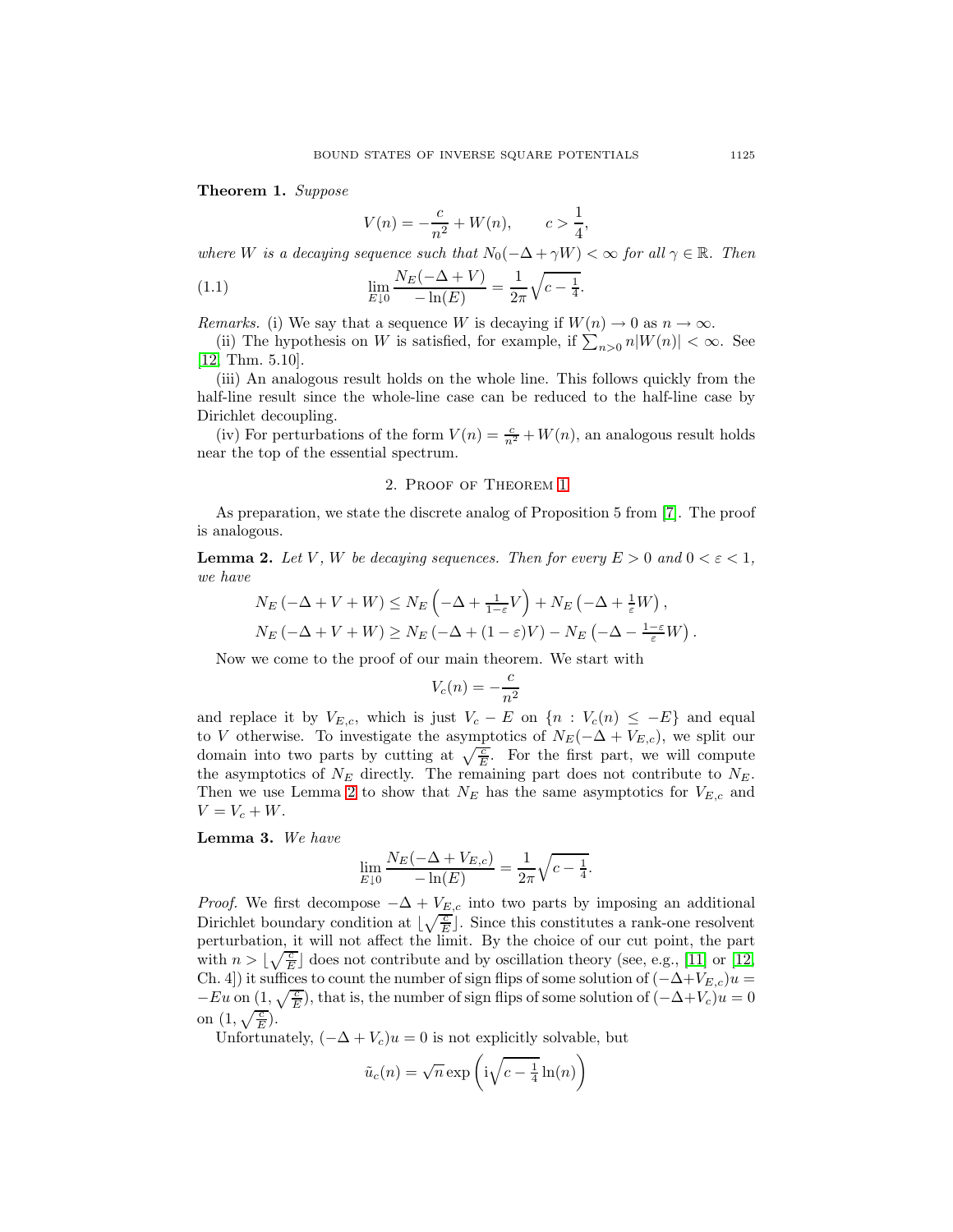solves  $(-\Delta + \tilde{V}_c)\tilde{u} = 0$  with the complex-valued potential

$$
\tilde{V}_c(n) = \frac{\Delta \tilde{u}_c(n)}{\tilde{u}_c(n)} = -\frac{c}{n^2} + O(\frac{1}{n^3}).
$$

Moreover, it is straightforward to check (cf. [\[12,](#page-4-10) Lemma 7.10], resp. [\[8\]](#page-4-2)) that  $-\Delta u + V_c u = 0$  has a solution  $u_c$  which asymptotically looks like  $\tilde{u}_c(n)$ . Taking the real part of  $u_c$ , we see that the number of sign flips behaves to leading order like  $-\frac{1}{2\pi}\sqrt{c-\frac{1}{4}}\ln(E)$ .

Let us prove the upper bound in [\(1.1\)](#page-2-1). By Lemma [2,](#page-2-0)

$$
N_E(-\Delta + V_c + W) = N_E(-\Delta + (V_c - \chi_{(1-\varepsilon)E,c}) + N_E(\chi_{(1-\varepsilon)E,c} + W))
$$
  
\n
$$
\leq N_E(-\Delta + V_{E,c/(1-\varepsilon)}) + N_E(-\Delta + \frac{1}{\varepsilon}(\chi_{(1-\varepsilon)E,c} + W)),
$$

where  $\chi_{E,c} = E \chi_{(0,\sqrt{c/E})}$  and  $\chi_{\Omega}$  is the characteristic function of the set  $\Omega$ . Using

$$
N_E(-\Delta + \frac{1}{\varepsilon}(\chi_{(1-\varepsilon)E,c} + W)) \leq N_0(-\Delta + \frac{1}{\varepsilon}W),
$$

the assumption on  $W$ , and Lemma [3,](#page-2-2) we see that

<span id="page-3-0"></span>
$$
\limsup_{E \downarrow 0} \frac{N_E(-\Delta + V_c + W)}{-\ln(E)} \le \frac{1}{2\pi} \sqrt{\frac{c}{1 - \varepsilon} - \frac{1}{4}}
$$

for every  $0 < \varepsilon < 1$ , that is,

(2.1) 
$$
\limsup_{E \downarrow 0} \frac{N_E(-\Delta + V_c + W)}{-\ln(E)} \le \frac{1}{2\pi} \sqrt{c - \frac{1}{4}}.
$$

It remains to show the lower bound in [\(1.1\)](#page-2-1). By Lemma [2,](#page-2-0)

$$
N_E(-\Delta + V_c + W) = N_E(-\Delta + (V_c - \chi_{E/(1-\varepsilon),c}) + N_E(\chi_{E/(1-\varepsilon),c} + W))
$$
  
 
$$
\geq N_E(-\Delta + V_{E,(1-\varepsilon)c}) - N_E(-\Delta - \frac{1-\varepsilon}{\varepsilon}(\chi_{E/(1-\varepsilon),c} + W)).
$$

Observe that it suffices to show that the second summand does not contribute to the limit. Invoking Lemma [2](#page-2-0) a second time, we have

$$
N_E(-\Delta - \frac{1-\varepsilon}{\varepsilon}(\chi_{E/(1-\varepsilon),c} + W)) \leq N_E(-\Delta - \frac{1}{\varepsilon}\chi_{E/(1-\varepsilon),c}) + N_E(-\Delta - \frac{1-\varepsilon}{\varepsilon^2}W).
$$

The second term is bounded for fixed  $\varepsilon$  as  $E \downarrow 0$  by assumption and it remains to investigate the first one. As before, we impose a Dirichlet boundary condition at  $\lfloor \sqrt{\frac{c(1-\varepsilon)}{E}} \rfloor$  and we need to count the sign flips of the solution of  $-\Delta u - \frac{E}{\varepsilon(1-\varepsilon)}u$  $-Eu$  on  $(0, \sqrt{\frac{c(1-\varepsilon)}{E}})$ . Since this equation is explicitly solvable we obtain

$$
N_E(-\Delta - \frac{1}{\varepsilon} \chi_{E/(1-\varepsilon),c}) = \sqrt{c(1-\varepsilon - \frac{1}{\varepsilon})} + O(E).
$$

Hence

<span id="page-3-1"></span>
$$
\liminf_{E \downarrow 0} \frac{N_E(-\Delta + V_c + W)}{-\ln(E)} \ge \frac{1}{2\pi} \sqrt{(1 - \varepsilon)c - \frac{1}{4}}
$$

for every  $0 < \varepsilon < 1$ , and thus,

(2.2) 
$$
\liminf_{E \downarrow 0} \frac{N_E(-\Delta + V_c + W)}{-\ln(E)} \ge \frac{1}{2\pi} \sqrt{c - \frac{1}{4}}.
$$

Combining  $(2.1)$  and  $(2.2)$ , we obtain the assertion of the theorem.